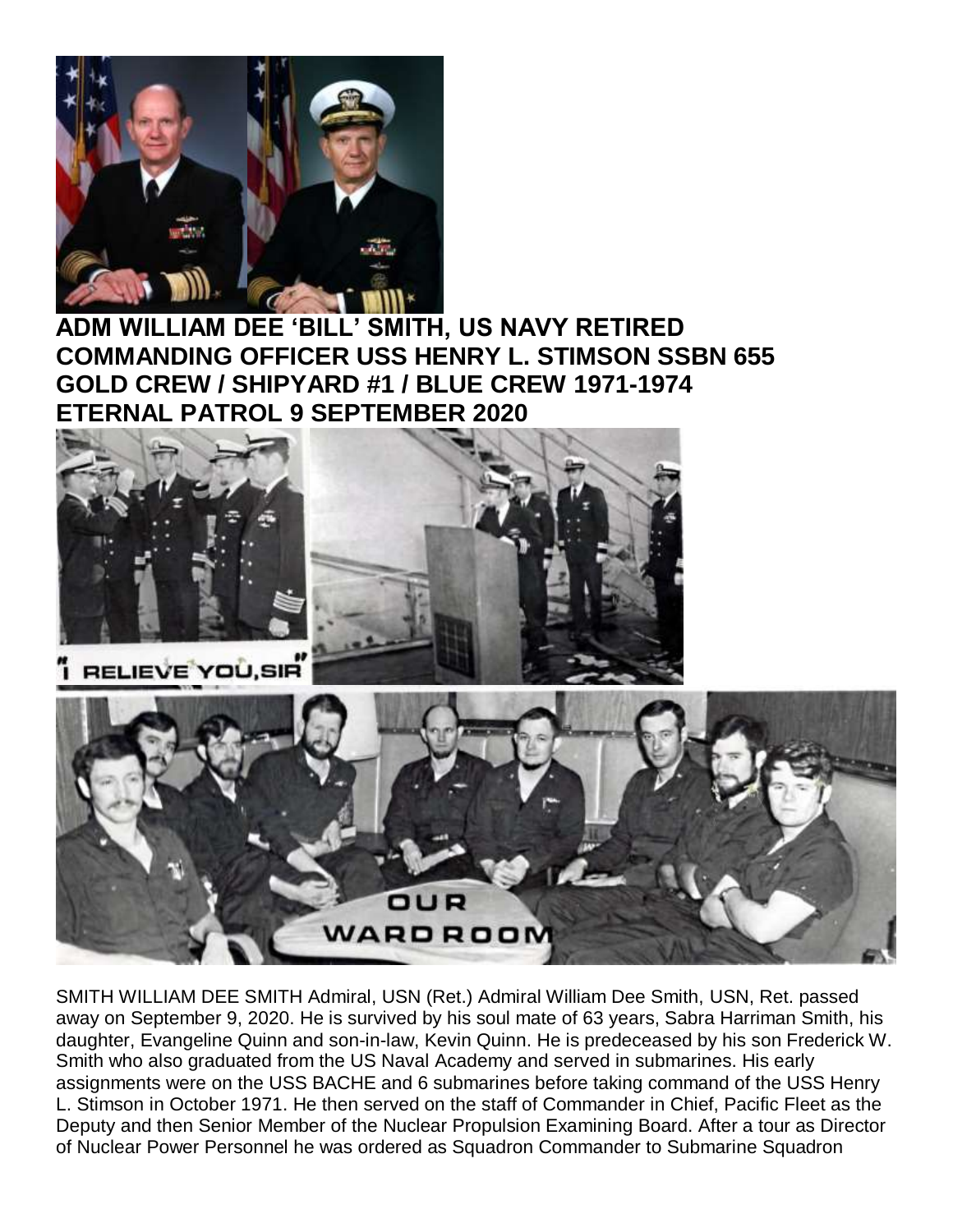Fourteen in Holy Loch, Scotland. Then he was assigned to the Office of the Chief of Naval Operations (CNO) as Director, Naval Communications Division. Then he became Commander, Submarine Group EIGHT before being reassigned to the office of the CNO where he served in various administrative capacities. His final assignment was the U.S. Representative to the Military Committee of NATO. He retired in December 1993, the last active duty member of the Naval Academy class of 1955. Some of Admiral Smith's many decorations and awards include the Defense Distinguished Service Medal, Distinguished Service Medal w/ Gold Star, The Legion of Merit w/3 Gold Stars, The Meritorious Service Medal w/ gold Star and the Navy Commendation Medal He formed a consulting firm, Heisler Corporation, became a full time Senior Fellow at both the Center for Naval Analyses and National Defense University. He served as Chairman of the Board of Directors of the Naval Submarine League, the Naval Mutual Aid and the Board of Advisors to APL at Penn State University. He was a member of the Naval Studies Board of the National Academy of Sciences and served as a Capstone Fellow at the National Defense University. Admiral Smith was the soul of kindness and a blessing to all who knew him. A memorial and celebration of life will be held at a date to be determined; burial will be in Arlington National Cemetery. Admiral Smith was the soul of kindness and a blessing to all who knew him. A memorial and celebration of life will be held at a date to be determined; burial will be in Arlington National Cemetery.

**[https://www.legacy.com/obituaries/washingtonpost/obituary.aspx?n=william](https://www.legacy.com/obituaries/washingtonpost/obituary.aspx?n=william-smith&pid=196824173&utm_source=MarketingCloud&utm_medium=email&utm_campaign=ObitMessenger_Results_PowerInbox_Neustar_081320&utm_content=ObituaryURL&sfmc_id=10038128)[smith&pid=196824173&utm\\_source=MarketingCloud&utm\\_medium=email&utm\\_campaign=Ob](https://www.legacy.com/obituaries/washingtonpost/obituary.aspx?n=william-smith&pid=196824173&utm_source=MarketingCloud&utm_medium=email&utm_campaign=ObitMessenger_Results_PowerInbox_Neustar_081320&utm_content=ObituaryURL&sfmc_id=10038128) [itMessenger\\_Results\\_PowerInbox\\_Neustar\\_081320&utm\\_content=ObituaryURL&sfmc\\_id=100](https://www.legacy.com/obituaries/washingtonpost/obituary.aspx?n=william-smith&pid=196824173&utm_source=MarketingCloud&utm_medium=email&utm_campaign=ObitMessenger_Results_PowerInbox_Neustar_081320&utm_content=ObituaryURL&sfmc_id=10038128) [38128](https://www.legacy.com/obituaries/washingtonpost/obituary.aspx?n=william-smith&pid=196824173&utm_source=MarketingCloud&utm_medium=email&utm_campaign=ObitMessenger_Results_PowerInbox_Neustar_081320&utm_content=ObituaryURL&sfmc_id=10038128)**

To Plant Memorial Trees in memory, please visit our [Sympathy Store.](https://sympathy.legacy.com/en-us/funeral-flowers/name/william-smith-funeral-flowers/p196824173/?affiliateId=600&pm=240) Published in The Washington Post on Sep. 20, 2020.

**From:** Cox, Samuel J SES USN NHHC WASHINGTON DC (USA) <samuel.cox@navy.mil> **Sent:** Friday, September 18, 2020 6:19 AM

**Subject:** Passing of Admiral William Dee Smith, USN (Ret.)

 It is with deep regret I inform you of the passing of Admiral William Dee "Bill" Smith, U.S. Navy (Retired) on 9 September 2020 at age 87. ADM Smith entered the U.S. Naval Academy in 1951 and served as a Submarine Officer until his retirement in 1993 as the U.S. Representative to the North Atlantic Treaty Organization (NATO) Military Committee in Brussels, Belgium. His commands included USS HENRY L. STIMSON (SSBN-655 GOLD,) Submarine Squadron FOURTEEN, and Submarine Group EIGHT/Allied Submarines Mediterranean.

 Bill Smith entered the U.S. Naval Academy during the Korean War on 2 July 1951 with the class of 1955, where he was captain of the cross country team and ran track as well. He graduated with a Bachelor of Science in Naval Science and was commissioned an ensign on 3 June 1955. His first duty assignment was as Damage Control Assistant and Engineer aboard escort destroyer BACHE (DDE-470) operating from the U.S. east coast for exercises in the Caribbean and deployment to the Mediterranean. For a short period, he was also assigned to destroyer escort DELONG (DE-686) before returning to BACHE. In December 1957, after the required two years in surface ships, he reported to Naval Submarine School, New London. In June 1958, Lieutenant (junior grade) Smith reported as Supply Officer for diesel attack submarine HARDHEAD SS-365, operating as part of Submarine Development Group TWO from New London to research and test doctrine and equipment, a period during which HARDHEAD earned four-consecutive Battle "E" awards. Selected for the Navy Nuclear Power Program, in December 1960, Lieutenant Smith reported to the Atomic Energy Commission, Schenectady Naval Reactors Office and Naval Nuclear Power Training Unit, West Milton Site, Schenectady, NY for duty under instruction. He then served in the pre-commissioning crew as Electrical and Reactor Control Officer of fast attack nuclear submarine TINOSA (SSN-606.)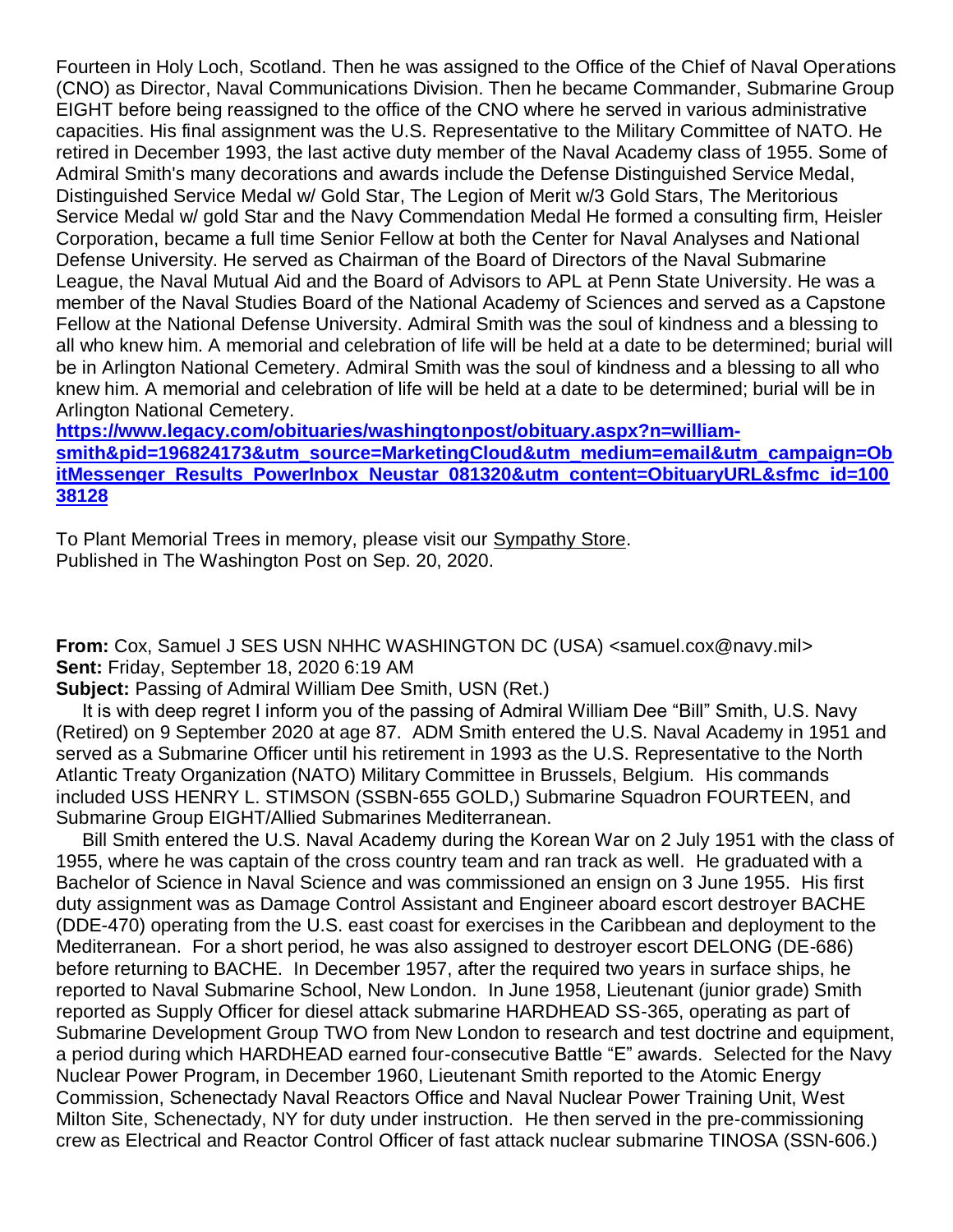In December 1963, LT Smith reported to the Gold crew as Assistant Engineering Officer of fleet ballistic missile submarine GEORGE WASHINGTON (SSBN-598) operating from New London and made one deterrent patrol. In March 1964 he reported to the Blue crew as Engineering Officer of ABRAHAM LINCOLN (SSBN-602) conducting strategic nuclear missile deterrent patrols out of Holy Loch, Scotland, making three deterrent patrols. He was promoted to lieutenant commander in July 1964.

 In September 1965, LCDR Smith reported to the Naval Guided Missile School, Dam Neck, VA for duty under instruction. In November 1965, he then reported as pre-commissioning Executive Officer for fleet ballistic missile submarine WILL ROGERS (SSBN-659.) In January 1966, he reported as Executive Officer for DANIEL BOONE (SSBN-629,) the first U.S. ballistic missile submarine assigned to the Pacific Fleet, operating from Pearl Harbor. He made five patrols on DANIEL BOONE, which earned a Navy Unit Commendation during this period. In June 1968, he reported to the staff of Commander Submarines Pacific as Fleet Ballistic Missile Plans and Targeting Officer, and was promoted to commander on 1 July 1969.

 **On March 1971, CDR Smith assumed command of HENRY L. STIMSON (SSBN-655) Gold crew, during her shift of operations from Charleston SC, to Rota, Spain.** In August 1974, CDR Smith returned to Pearl Harbor serving as Deputy and Senior Member of the Nuclear Propulsion Examination Board for Commander-in-Chief, U.S. Pacific Fleet. He was promoted to captain on 1 July 1975.

 In August 1976, CAPT Smith reported to the Bureau of Naval Personnel, Submarine/Nuclear Power Distribution Control Division. In October 1978, he assumed command of Submarine Squadron FOURTEEN in command of fleet ballistic missile submarines conducting deterrent patrols from Holy Loch, Scotland. On 1 March 80, he was designated a rear admiral for duty in a billet commensurate with the grade.

 In July 1980, RADM Smith reported to the Office of the Chief of Naval Operations (CNO,) as Director of the Naval Communications Division (Op-941.) He was promoted to rear admiral on 1 March 1981. In August 1983, RADM Smith assumed command of Submarine group EIGHT/Allied Submarines Mediterranean in Naples, Italy responsible for U.S. nuclear fast attack and ballistic missile submarines operating in the Mediterranean and assigned NATO Allied submarines. In February 1985, he returned to the Pentagon as Director of Budget and Reports in the Fiscal Management Division/Comptroller of the Navy (OP-92) in the Office of the CNO. In July 1987, RADM Smith assumed duty as the Deputy CNO for Logistics (OP-04) and was designated a vice admiral in September 1987 for duty in a billet commensurate with that grade.

 In September 1987, VADM Smith assumed duty as the Director, Navy Program Planning (Op-08) in the Office if the CNO. He was promoted to admiral on 22 February 1991 just after being assigned as the U.S. Representative to the NATO Military Committee in Brussels, Belgium. ADM Smith retired on 1 December 1993.

 ADM Smith's awards include the Defense Distinguished Service Medal, Distinguished Service Medal (2,) Legion of Merit (4,) Meritorious Service Medal (2,) Navy Commendation Medal, Joint Meritorious Unit Award, Navy Unit Commendation, Meritorious Unit Commendation (2,) National Defense Service Medal (3,) Sea Service Deployment Ribbon, and Navy and Marine Corps Overseas Service Ribbon.

 After his retirement from active duty, ADM Smith formed a consulting company, Heisler Corporation, and became a full time senior fellow at the Center for Naval Analysis and the National Defense University. He served as Chairman of the Board of Directors of the Naval Submarine League, Navy Mutual Aid, and the Board of Advisors for Applied Research Laboratory at Penn State University, the Naval Studies Board at the National Academy of Sciences and served as a Capstone Fellow at the National Defense University. U.S. space policy was a particular interest of his, and he served on a number of defense panels on the subject. He was named a Distinguished Submariner by the Naval Submarine League and was an Emeritus Board of Director for the Naval Submarine League.

Funeral Services will be held at Arlington National Cemetery at a date to be determined.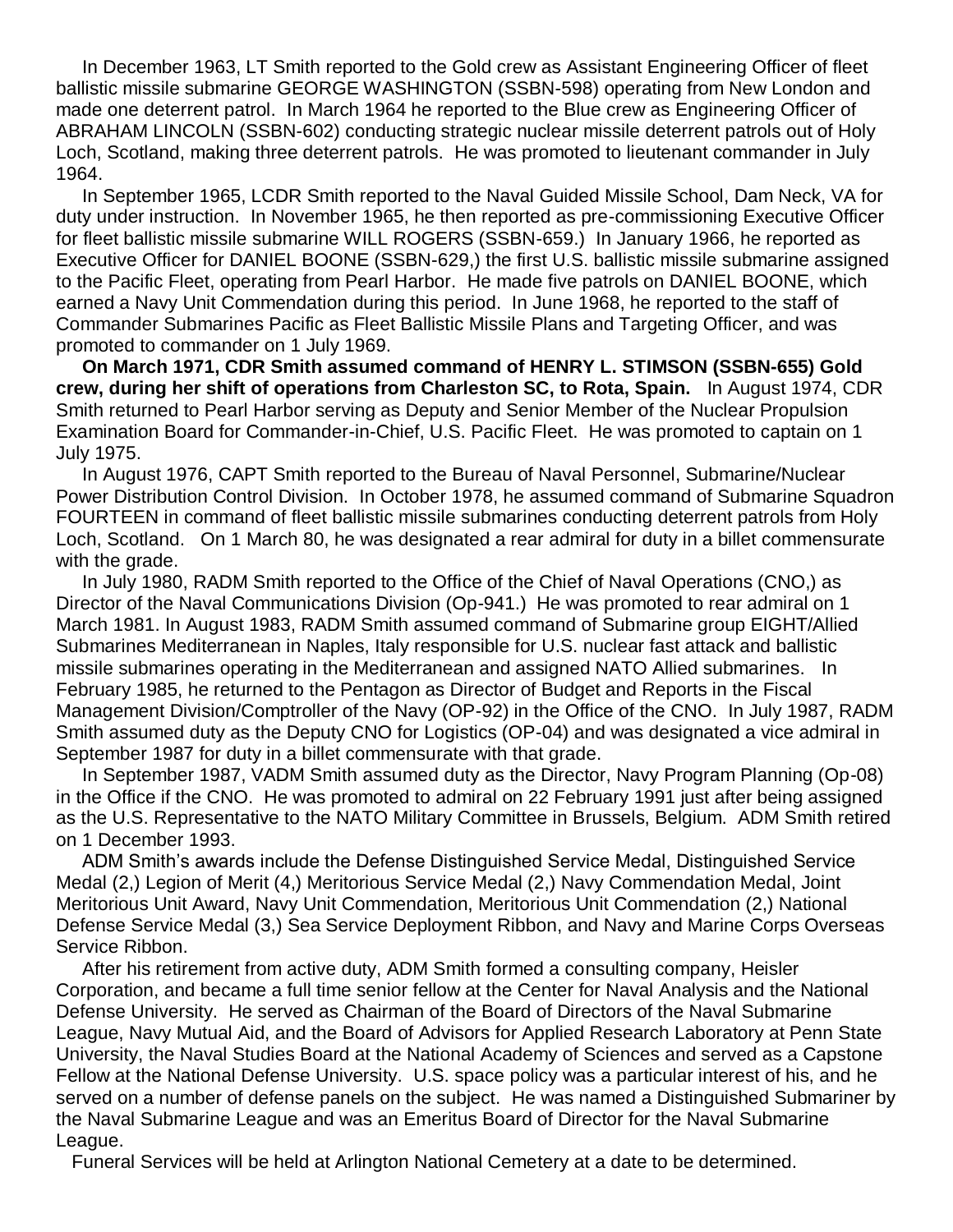Admiral Smith's greatest accomplishment was probably never having to fire a nuclear ballistic missile from one of his submarines. The ability of U.S. ballistic missile submarines to remain undetected made them the most survivable leg of the strategic deterrent "Triad" during the Cold War. The Soviets knew that because of the U.S. submarines they could not find, no surprise nuclear attack on the U.S. would go unanswered by a devastating counter-strike that they could not stop. To have command of a submarine with more destructive firepower than all of World War II was an awesome responsibility requiring the utmost in judgment and leadership, but these submarines were the ultimate guarantee against a nuclear exchange and were a significant factor in ultimately bringing about an end to the hair-trigger threat of the Cold War. In an irony of history, ADM Smith was the U.S. representative to the NATO Military Committee during a period of profound change for the NATO Alliance that included the establishment of formal NATO relations with the Russian Republic following the collapse of the Soviet Union and the end of the Cold War. Admiral Smith's career path could likely serve as a detailer's template for the ideal path for a submarine officer to reach flag rank, coupled with the necessary sacrifice by family resulting from very long times at sea. But, it wasn't the jobs that made him a four-star; it was his incredible performance and leadership in those jobs that serves as an example to all. His dedication to our Navy and our Nation continued long after his retirement as he continued to mentor future generations of Navy (and Joint) leaders. His influence has been profound and the Navy is grateful for his service and sacrifice. Rest in Peace Admiral Smith. Very respectfully, Sam

Samuel J. Cox (SES) RADM, USN, (Ret.) Director of Naval History Curator for the Navy Director, Naval History and Heritage Command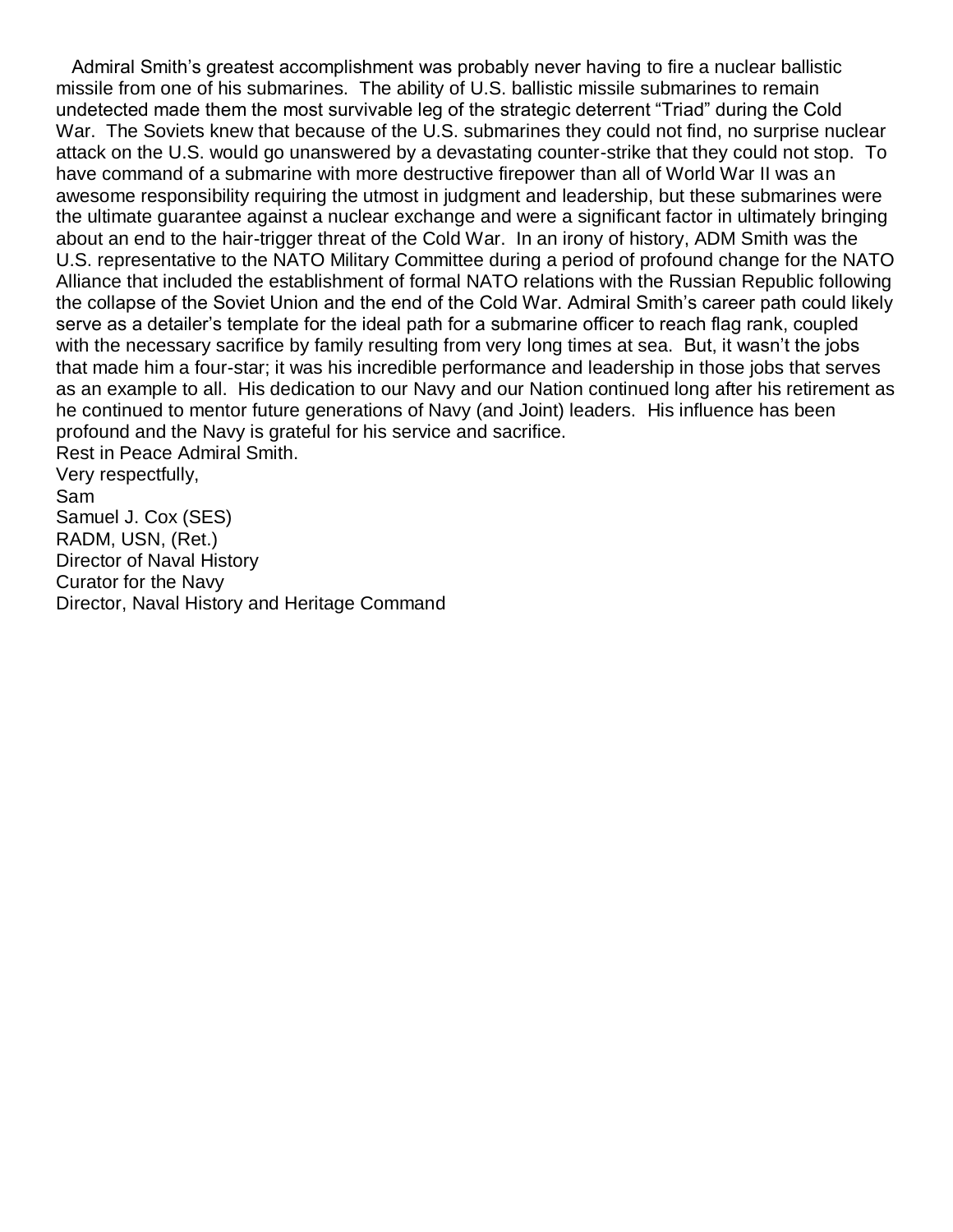Submitted by Jim Kinney, LT G WEPS 67-69, Assoc. Life Member, USSVI Tarheel Base, Holland Club From the Naval Academy Alumni magazine



## **WILLIAM DEE SMITH '55**

Admiral William D. Smith, USN (Ret.), passed away on 9 September 2020.

Born in Denver, CO, in 1933, "Bill' graduated from Cheyenne County High School. At the Naval Academy, he was a member of the track and cross country teams (and was captain of the latter). He graduated with the Class of 1955, Fourth Company and began a distinguished naval career.

Bill's early assignments were on BACHE and six

"submarines before taking command of HENRY L. STIMSON in October 1978. He then served on the staff of Commander in Chief, Pacific Fleet as the Deputy and then Senior Member of the Nuclear Propulsion Examining Board.

After a tour as Director of Nuclear Power Personnel, he was ordered as squadron commander to Submarine Squadron Fourteen in Holy Loch, Scotland. Then he was assigned to the Office of the Chief of Naval Operations (CNO) as Director, Naval Communications Division. Bill became Commander, Submarine Group Eight before being reassigned to the office of the CNO, where he served in various administrative capacities. His final assignment was as U.S. Representative to the military committee of NATO. He retired in December 1993, the last active duty member of the Naval Academy Class of 1955.

Some of Admiral Smith's many decorations and awards include the Defense Distinguished Service Medal, Distinguished Service Medal w/Gold Star, the Legion of Merit w/3 Gold Stars, Meritorious Service Medal w/Gold Star and the Navy Commendation Medal.

Bill formed the consulting firm, Heisler Corporation and became a full-time senior fellow at both the Center for Naval Analyses and National Defense University. He served as chairman of the board of directors of the Naval Submarine League, Naval Mutual Aid and the board of advisors to APL at Penn State University. He was a member of the Naval Studies Board of the National Academy of Sciences and served as a Capstone fellow at the National Defense University.

He is survived by his soulmate of 63 years, Sabra Harriman Smith; daughter, Evangeline Quinn; and son-in-law, Kevin Quinn. He was predeceased by his son, Frederick W. Smith '87, who also served in submarines.

Bill was the soul of kindness and a blessing to all who knew him.

A memorial and Celebration of Life will be held at a date to be determined; burial will be in Arlington National Cemetery.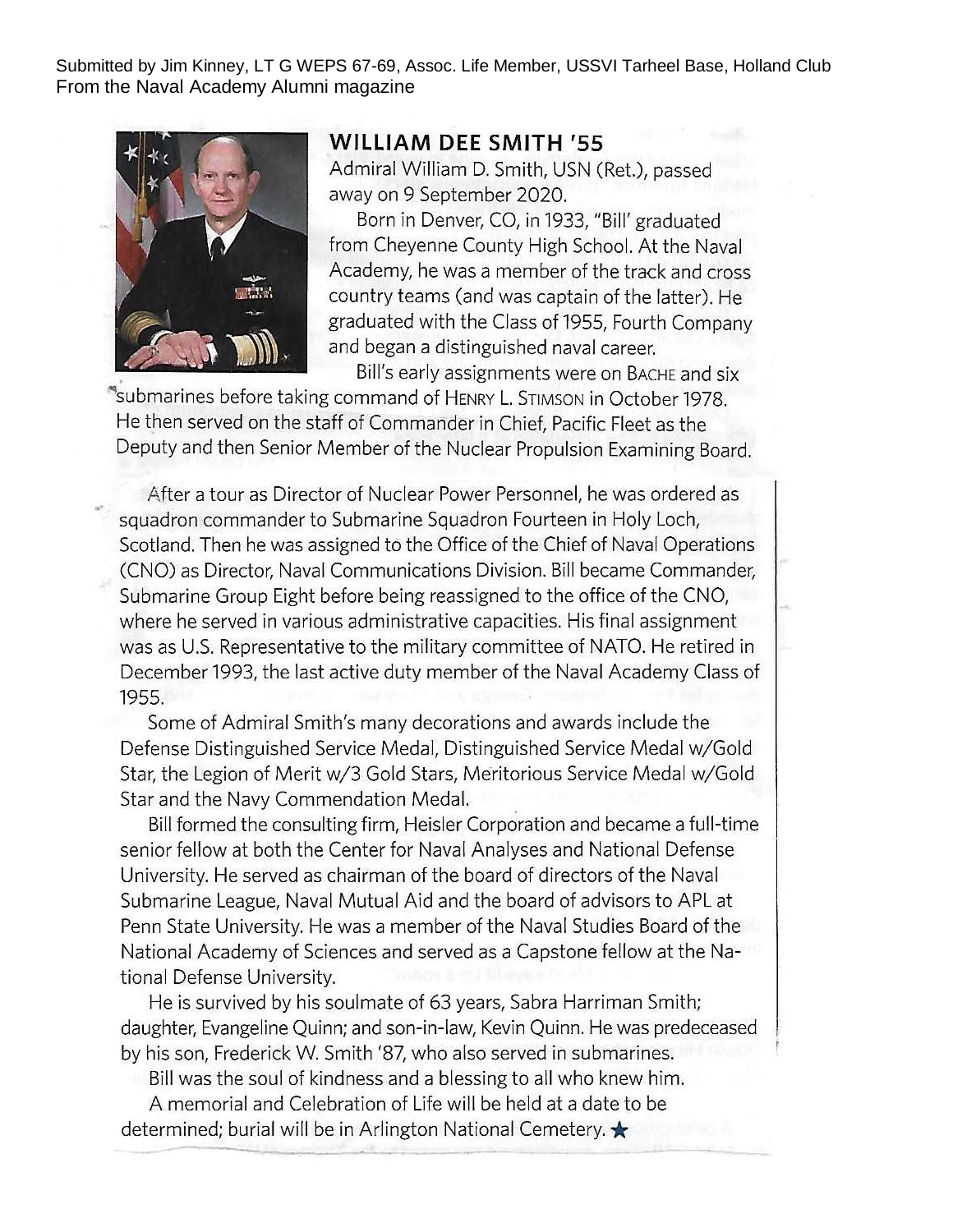|                                 | <b>William D. Smith, ADM</b><br><b>RECORD</b> |                                                                        |  |  |  |  |  |  |
|---------------------------------|-----------------------------------------------|------------------------------------------------------------------------|--|--|--|--|--|--|
|                                 | USSVI Life Member                             | Holland Club<br>Submarine Qualified<br>50 years ago                    |  |  |  |  |  |  |
|                                 |                                               | <b>Personal Information</b>                                            |  |  |  |  |  |  |
| Nickname                        |                                               | Smitty                                                                 |  |  |  |  |  |  |
| Spouse / Partner<br>Next of Kin |                                               | Sabra                                                                  |  |  |  |  |  |  |
| <b>Address</b>                  |                                               | 7452 Spring Village Dr Apt 309<br>Springfield VA 22150-4949            |  |  |  |  |  |  |
| <b>Phones</b>                   |                                               |                                                                        |  |  |  |  |  |  |
| <b>E-mail Addresses</b>         |                                               | 隆<br>home: heistercorp@outlook.com                                     |  |  |  |  |  |  |
| <b>Doing Now</b>                |                                               |                                                                        |  |  |  |  |  |  |
| <b>Status</b>                   |                                               | Changed on: 10/19/2019 Updated by Robert Bradley (ggcteam3b@gmail.com) |  |  |  |  |  |  |
|                                 |                                               | <b>US Navy Service Information</b>                                     |  |  |  |  |  |  |
|                                 |                                               |                                                                        |  |  |  |  |  |  |
| <b>Years Served</b>             |                                               | Joined in 1951 left in 1993                                            |  |  |  |  |  |  |
| <b>Highest Rank - Rate</b>      |                                               | 010 - ADM                                                              |  |  |  |  |  |  |
| <b>Service Number</b>           |                                               | 596146                                                                 |  |  |  |  |  |  |
| <b>USN Retired</b>              |                                               | Yes in 1980                                                            |  |  |  |  |  |  |
| <b>Naval Service Highlights</b> |                                               | Pomflant 1969-1971, SWFPAC 1976-1980                                   |  |  |  |  |  |  |
| <b>Ships Served On</b>          |                                               | SS-365, SSN-606, SSBN-598, SSBN-602, SSBN-659, SSBN-629, SSBN-655      |  |  |  |  |  |  |
|                                 |                                               | Membership in Tri-State Base Information                               |  |  |  |  |  |  |
| <b>Base Info</b>                |                                               | Joined Base on:                                                        |  |  |  |  |  |  |
| <b>USSVI Info</b>               |                                               | Joined USSVI on: 5/28/1996<br><b>Holland Club</b><br>Life Member since |  |  |  |  |  |  |
| <b>Title or Office</b>          |                                               |                                                                        |  |  |  |  |  |  |
| Comments                        |                                               |                                                                        |  |  |  |  |  |  |
| <b>SS Qualified</b>             |                                               | in 1959 on the USS Hardhead (SS-365)                                   |  |  |  |  |  |  |
| Other Assn's                    |                                               | NSL, NSL-CAPITOL, USSVI, USSVI-TRI-STATE                               |  |  |  |  |  |  |